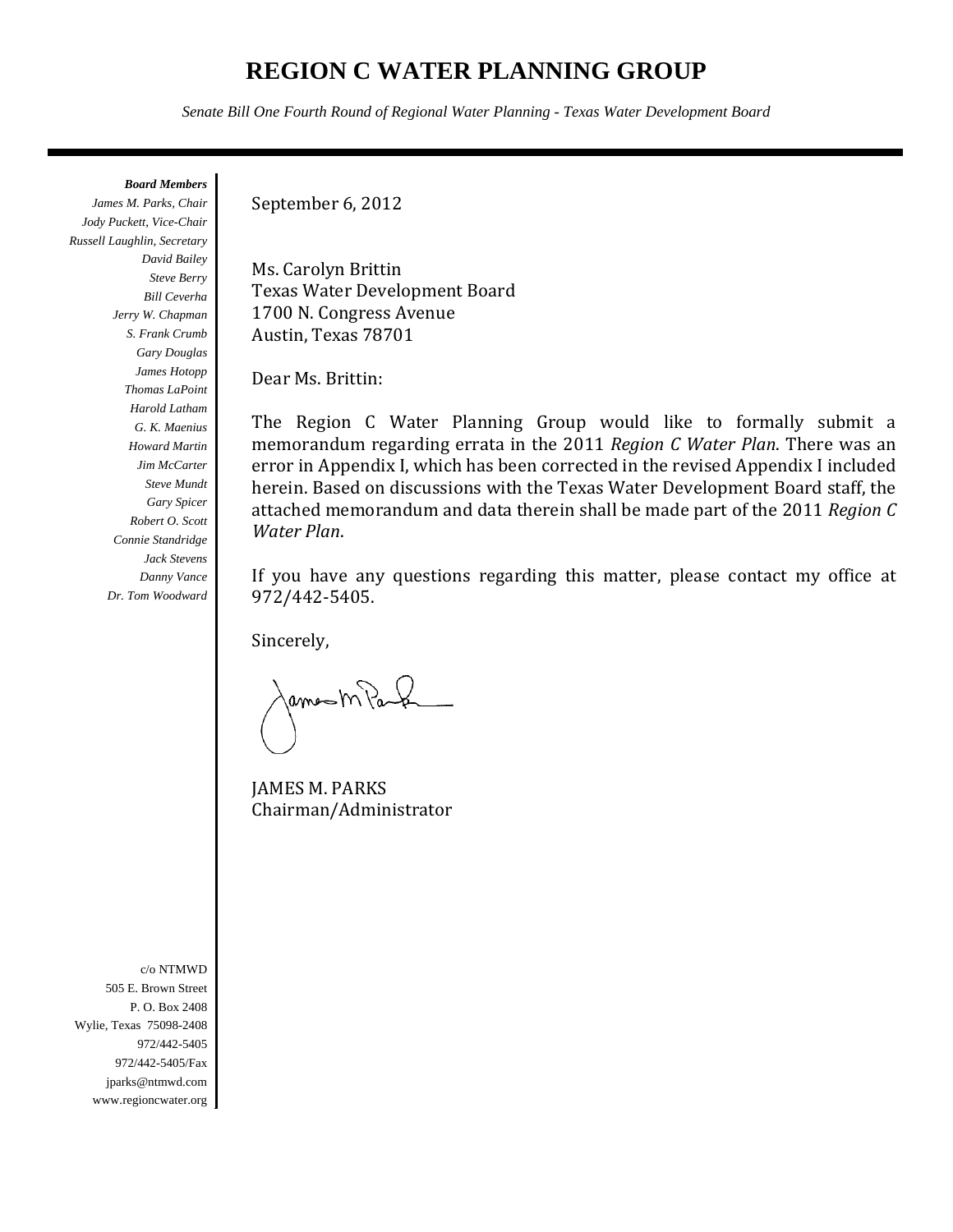

Region C Water Planning Group CP&Y, Inc.

Freese and Nichols, Inc. Alan Plummer Associates, Inc. Cooksey Communications, Inc. 

## **MEMORANDUM**

\_\_\_\_\_\_\_\_\_\_\_\_\_\_\_\_\_\_\_\_\_\_\_\_\_\_\_\_\_\_\_\_\_\_\_\_\_\_\_\_\_\_\_\_\_\_\_\_\_\_\_\_\_\_\_\_\_\_\_\_\_\_\_\_\_\_\_\_\_\_\_\_\_\_\_\_\_\_\_\_\_\_\_\_\_\_\_\_\_\_\_\_\_\_\_\_\_\_\_\_\_\_\_\_\_ 

To: Ms. Carolyn Brittin

**From:** Thomas C. Gooch, Freese and Nichols, Inc.

**Re:** Errata in the 2011 Region *C* Water Plan

Date: September 6, 2012

During the process to request approval of modifications to the Texas Commission on Environmental Quality (TCEQ) Water Availability Models (WAMs) for the fourth cycle of Region C water planning, some errata in Appendix I of the 2011 Region C Water Plan (Plan) came to our attention. We edited Appendix I to correct these errata and to further clarify some of the assumptions. A revised Appendix I is attached. Changes were made to pages I.3 and I.4, specifically:

\_\_\_\_\_\_\_\_\_\_\_\_\_\_\_\_\_\_\_\_\_\_\_\_\_\_\_\_\_\_\_\_\_\_\_\_\_\_\_\_\_\_\_\_\_\_\_\_\_\_\_\_\_\_\_\_\_\_\_\_\_\_\_\_\_\_\_\_\_\_\_\_\_\_\_\_\_\_\_\_\_\_\_\_\_\_\_\_\_\_\_\_\_\_\_\_\_\_\_\_\_\_\_\_\_ 

- Bullets under the "Trinity River Basin WAM" section were modified.
- Bullets under the "Red River Basin WAM" section were modified.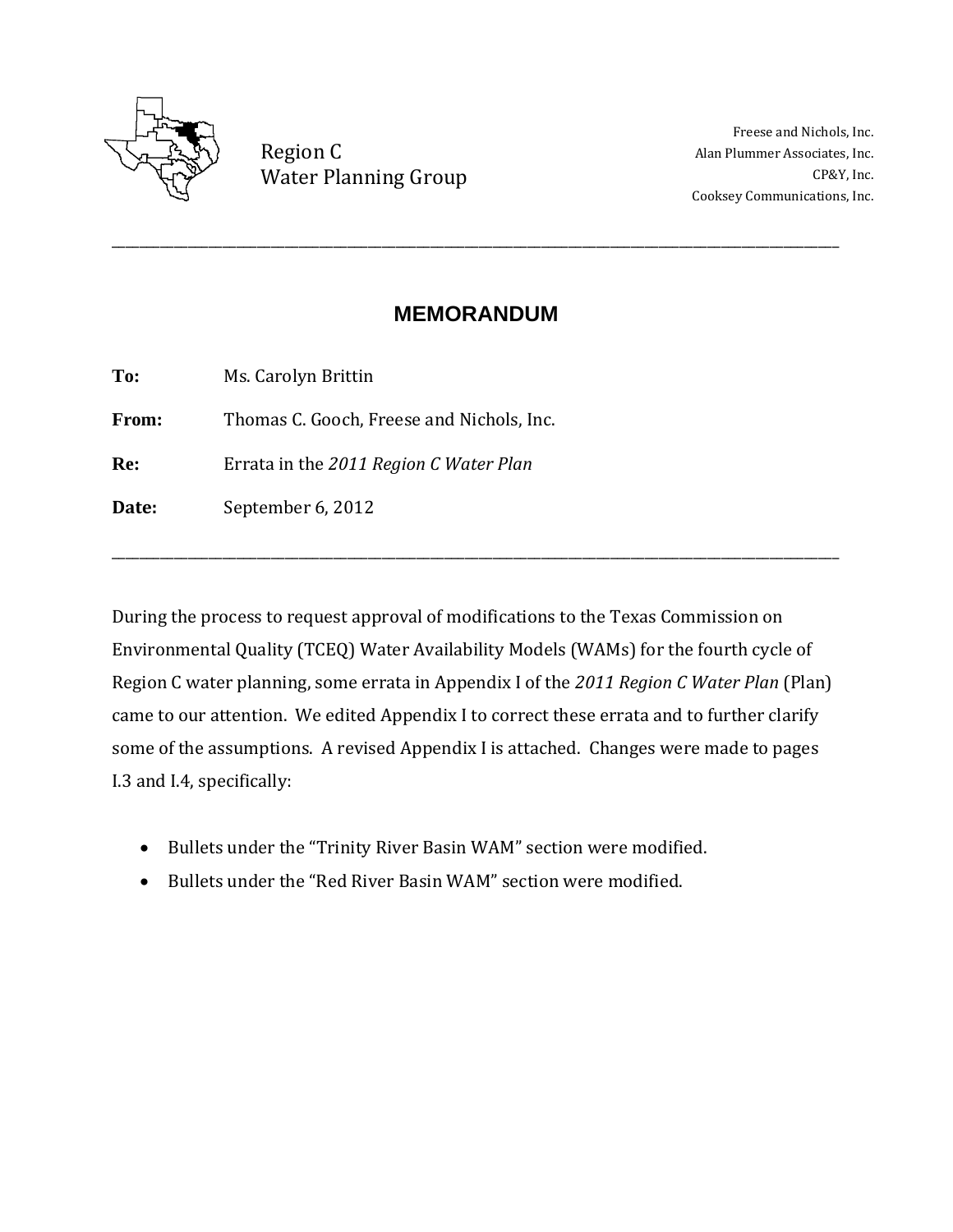**APPENDIX I**

**WATER SUPPLY AVAILABLE TO REGION C**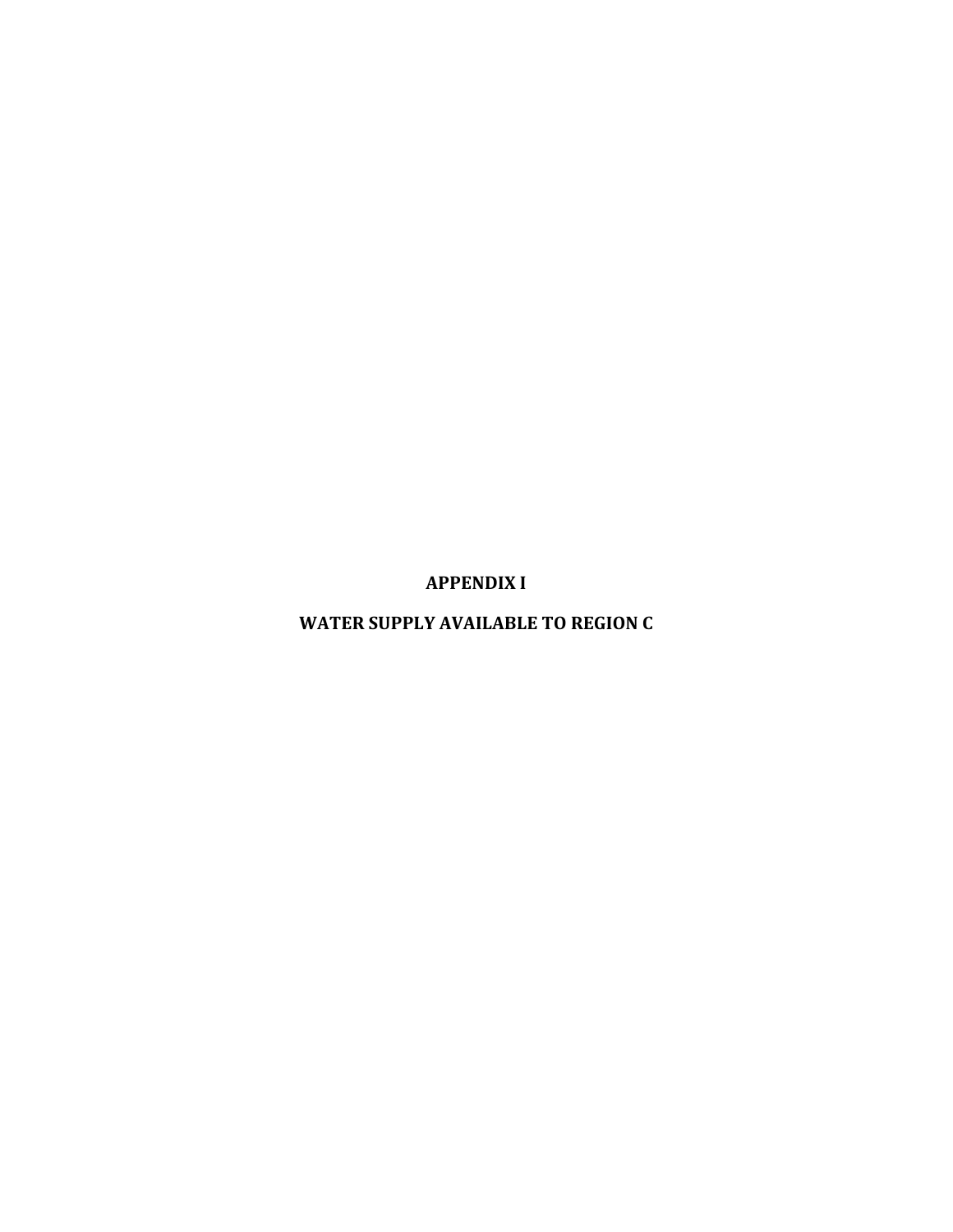#### **APPENDIX I WATER SUPPLY AVAILABLE TO REGION C**

Table I.1 shows the overall water supply available to Region C. Table I.2 shows the overall water supply available to Region C that was reported in the 2006 Region C Water *Plan* <sup>(1)</sup>. The rest of the appendix explains the sources of the data in Table I.1. The table represents the water supply that might be available to the region, whether it is currently connected to a water user group or not. The table is based on:

- Existing water rights  $(2)$
- Available supply for reservoirs
- Reliable supplies from run-of-the-river diversions
- $\bullet$  Available supply from groundwater
- Estimated local supplies for mining and livestock
- Existing and permitted reuse supplies

Limits to water supply due to current water transmission facilities and wells are not considered in the development of Table I.1. They are considered in Appendix J, Current Supplies by Water User Group.

| <b>SUMMARY</b>           | 2010      | 2020      | 2030      | 2040      | 2050      | 2060      |
|--------------------------|-----------|-----------|-----------|-----------|-----------|-----------|
| Reservoirs in Region C   | 1,342,326 | 1,335,224 | 1,327,817 | 1,320,283 | 1,312,749 | 1,305,213 |
| Local Irrigation         | 20,205    | 20,205    | 20,205    | 20,205    | 20,205    | 20,205    |
| Other Local Supply       | 23,701    | 23,701    | 23,701    | 23,701    | 23,701    | 23,701    |
| Surface Water<br>Imports | 598,775   | 576,120   | 552,672   | 549,222   | 545,782   | 542,352   |
| Groundwater              | 146,152   | 146,152   | 146,152   | 146,152   | 146,152   | 146,152   |
| Reuse                    | 203,974   | 246,510   | 289,995   | 312,972   | 321,405   | 336,082   |
| <b>REGION C TOTAL</b>    | 2,335,133 | 2,347,912 | 2,360,542 | 2,374,535 | 2,369,994 | 2,373,705 |

#### **Table I.1 Overall Water Supply Availability in Region C (acre‐feet per year)**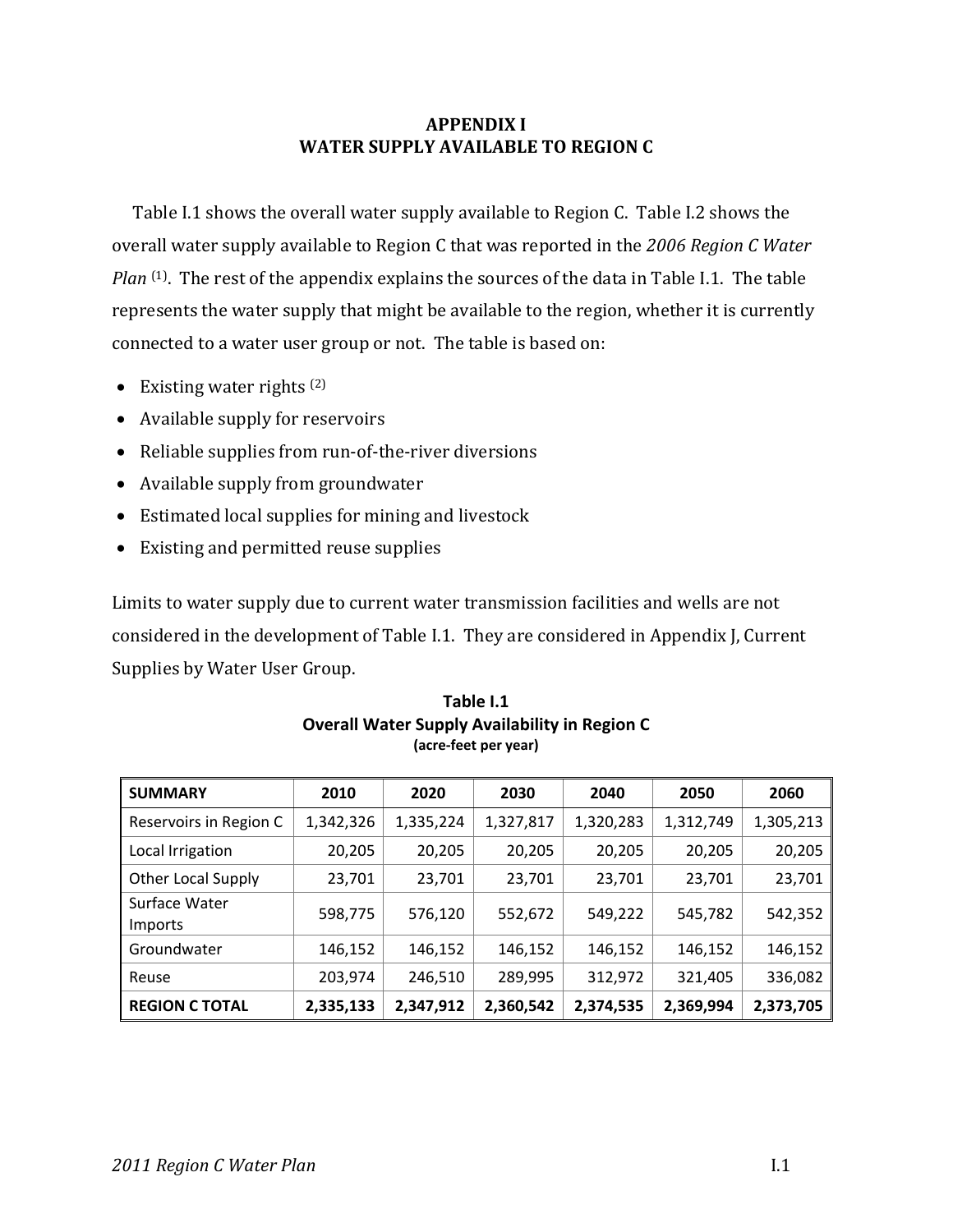| <b>SUMMARY</b>                        | 2010      | 2020      | 2030      | 2040      | 2050      | 2060      |
|---------------------------------------|-----------|-----------|-----------|-----------|-----------|-----------|
| Reservoirs in Region C                | 1,165,080 | 1,155,771 | 1,146,113 | 1,135,964 | 1,125,705 | 1,111,096 |
| Local Irrigation                      | 20,205    | 20,205    | 20,205    | 20,205    | 20,205    | 20,205    |
| Other Local Supply                    | 23,701    | 23,701    | 23,701    | 23,701    | 23,701    | 23,701    |
| Surface Water Imports                 | 564,302   | 560,292   | 555,492   | 550,689   | 545,898   | 541,117   |
| Groundwater                           | 106,460   | 106,460   | 106,460   | 106,460   | 106,460   | 106,460   |
| Reuse                                 | 99,979    | 105,810   | 104,800   | 104,175   | 103,697   | 103,429   |
| <b>REGION C TOTAL</b>                 | 1,979,727 | 1,972,240 | 1,956,770 | 1,941,194 | 1,925,666 | 1,906,007 |
| Change from 2006 Plan<br>to 2011 Plan | 335,406   | 375,672   | 403,772   | 433,341   | 444,328   | 467,698   |

**Table I.2 2006 Plan (1) – Overall Water Supply Availability in Region C (acre‐feet per year)**

## *Water Supply Systems and Reservoirs*

Table I.3 presents the water availability for water supply systems and reservoirs in Region C. The table also shows the water availability that was presented in the 2006 *Region C Water Plan* <sup>(1)</sup>. In accordance with the Texas Water Development Board's (TWDB) established procedures  $(3)$ , these surface water supplies are determined using the TCEQapproved Water Availability Models (WAM). WAMs have been completed for each of the major river basins in Texas. The WAM models were developed for the purpose of reviewing and granting new surface water rights permits. The assumptions in the WAM models are based on the legal interpretation of water rights, and in some cases do not accurately reflect current operations. Availabilities for each water right are analyzed in priority date order, with water rights with the earliest permit date diverting first. WAM Run 3, which is the version used for planning, assumes full permitted diversions by all water rights and no return flows unless return flows are specifically required in the water right. Run 3 also does not include agreements or operations that are not reflected in the water right permits and does not account for reductions in reservoir capacities due to sediment accumulation. For planning purposes, adjustments were made to the WAMs to better reflect current and future surface water conditions in the region. Generally, changes to the WAMs included: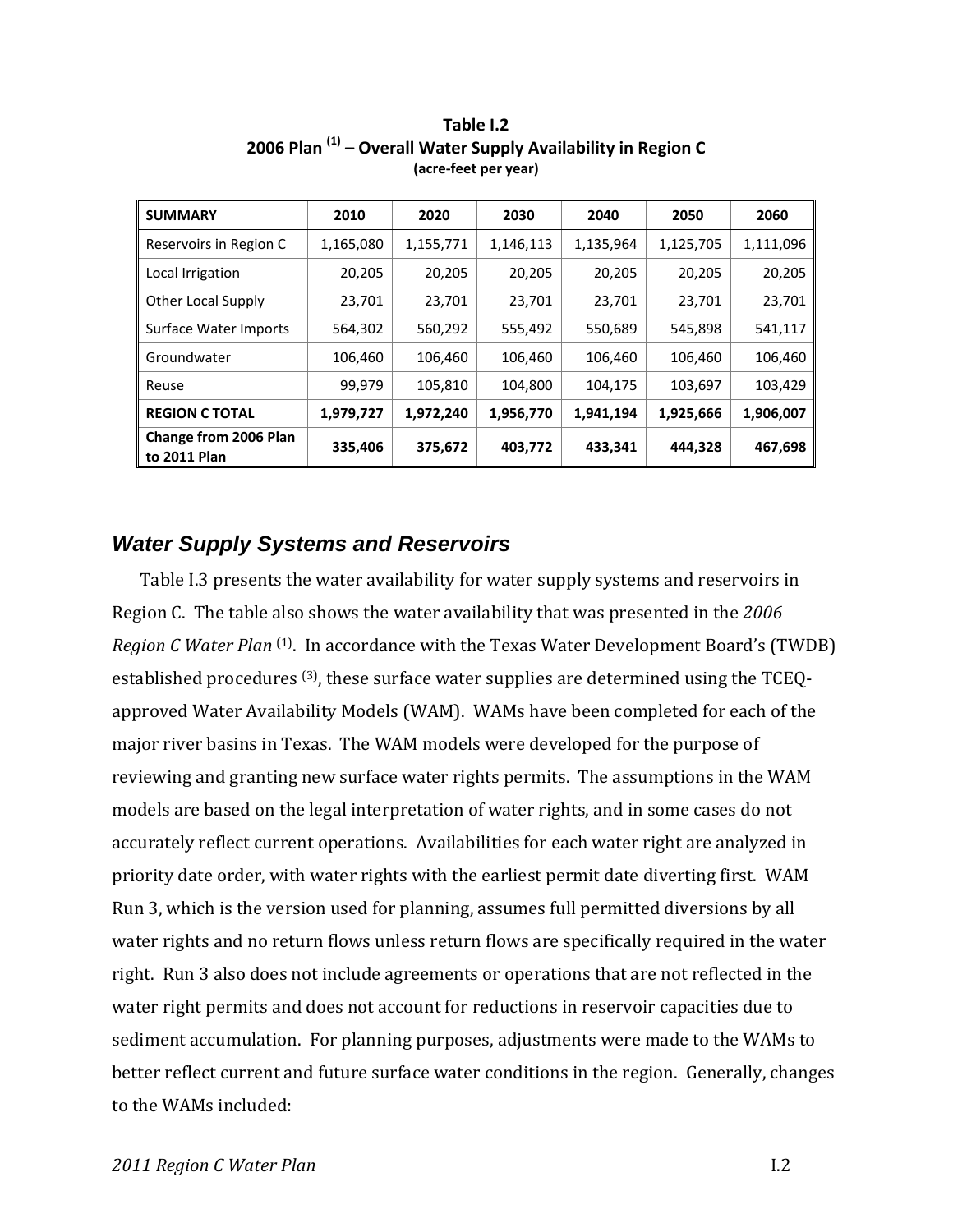- Assessment of reservoir sedimentation rates and calculation of area-capacity conditions for 2000 and 2060 conditions.
- Inclusion of subordination agreements not already included in the TCEQ WAM
- Inclusion of system operation where appropriate
- Other corrections

The reliable supply from run-of-the-river diversions was assumed equal to the

permitted diversion for water rights located on the main stem of the river and 75 percent of the permitted diversion for water rights located on tributaries.

Specific adjustments to the WAMs to more accurately reflect the water rights and agreements for water supply sources in Region C are:

## **Trinity River Basin WAM**

- Modeling of Lake Jacksboro and Lost Creek Reservoir as a system.
- Modeling of Tarrant Regional Water District's West Fork reservoirs (Bridgeport, Eagle Mountain, and Worth) as a system.
- Inclusion of a minimum elevation for Lake Fairfield  $(305.0 \text{ ft. m} s)$ . This is the minimum operating elevation for the intake to the power plant according to the 1999 *Volumetric Survey of Fairfield Lake* prepared by the Texas Water Development Board.
- Modeling of Dallas' water rights in the Elm Fork of the Trinity River as a system with Lake Lewisville and Ray Roberts.

### **Red River Basin WAM**

- Modeling of Lake Randell and Valley Lake as stand-alone reservoirs without Lake Texoma backups for the firm yield calculation of these two reservoirs. Backup supply for these reservoirs from Lake Texoma is included in the supplies from Lake Texoma. This prevents double counting of the makeup water from Lake Texoma. For firm vield calculations for reservoirs other than Lake Randell, Valley Lake and Lake Texoma, the backups for Lake Randell and Valley Lake were retained.
- Use of water from Lake Texoma is authorized by multiple Texas water rights and Oklahoma water rights, as well as authorizations by the US Congress and contracts with the Corps. In the TCEQ Red River WAM, each Texas water right is given its own "evaporation allocation" pool. Oklahoma's share of the lake, storage reserved for hydropower and dead storage in the reservoir are given their own pools as well. This type of modeling facilitates water availability modeling of the individual water rights but does not allow a meaningful calculation of the firm yield of the entire reservoir. To enable calculation of the overall firm yield of Lake Texoma, FNI modeled Lake Texoma as a single reservoir with multiple priority dates for the conservation storage and diversion, plus inactive storage corresponding to the